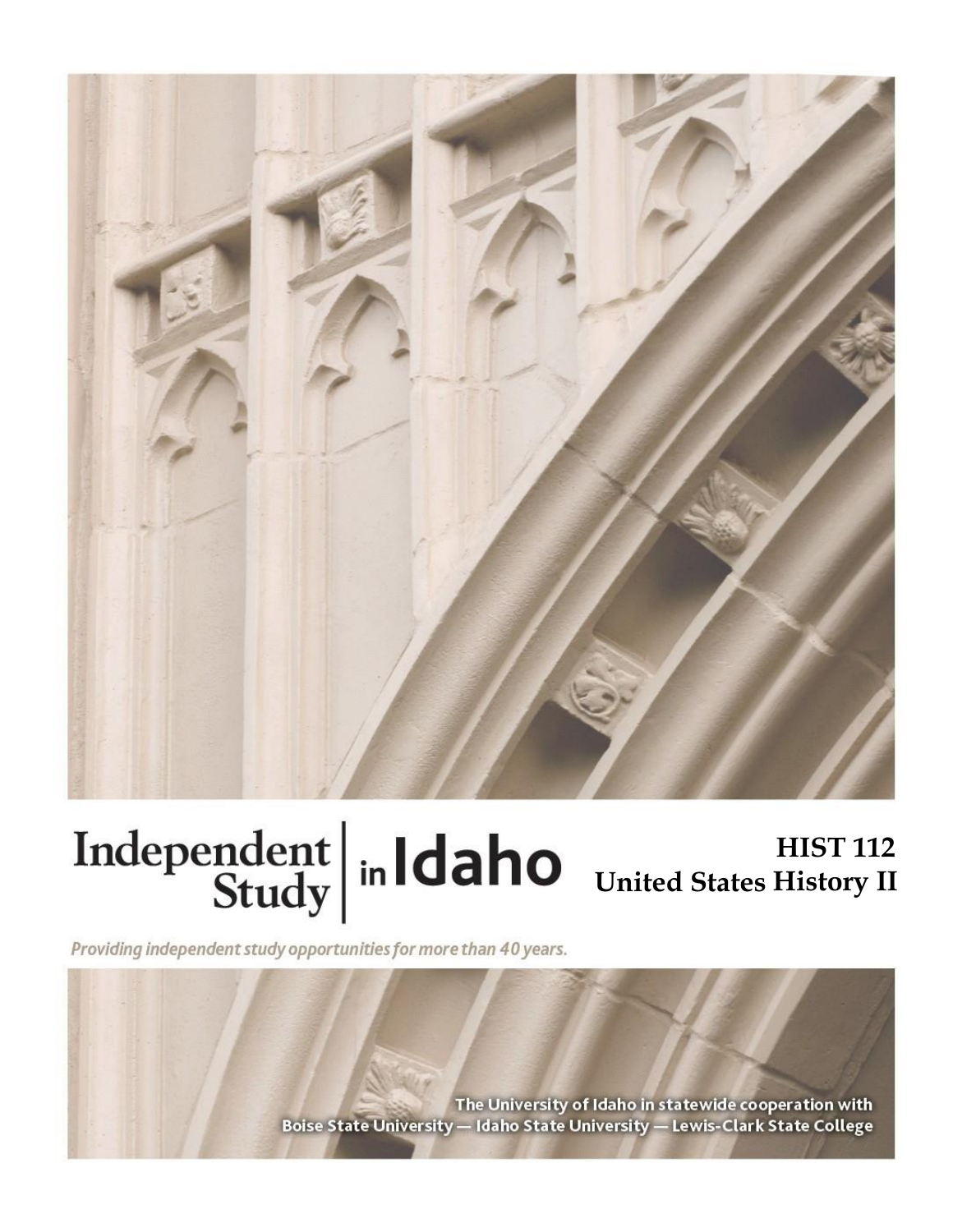

 $\left.\begin{array}{c|c} \textbf{Independent} & \textbf{h} \\ \textbf{Study} & \textbf{h} \end{array}\right.$ 

*Self-paced study. Anytime. Anywhere!*

### **History 112 United States History II**

University of Idaho 3 Semester-Hour Credits

**Prepared by:** 

Ken Faunce Lecturer History Department University of Idaho

RV: 5/2007 4-HIST 112 Copyright Independent Study in Idaho/Idaho State Board of Education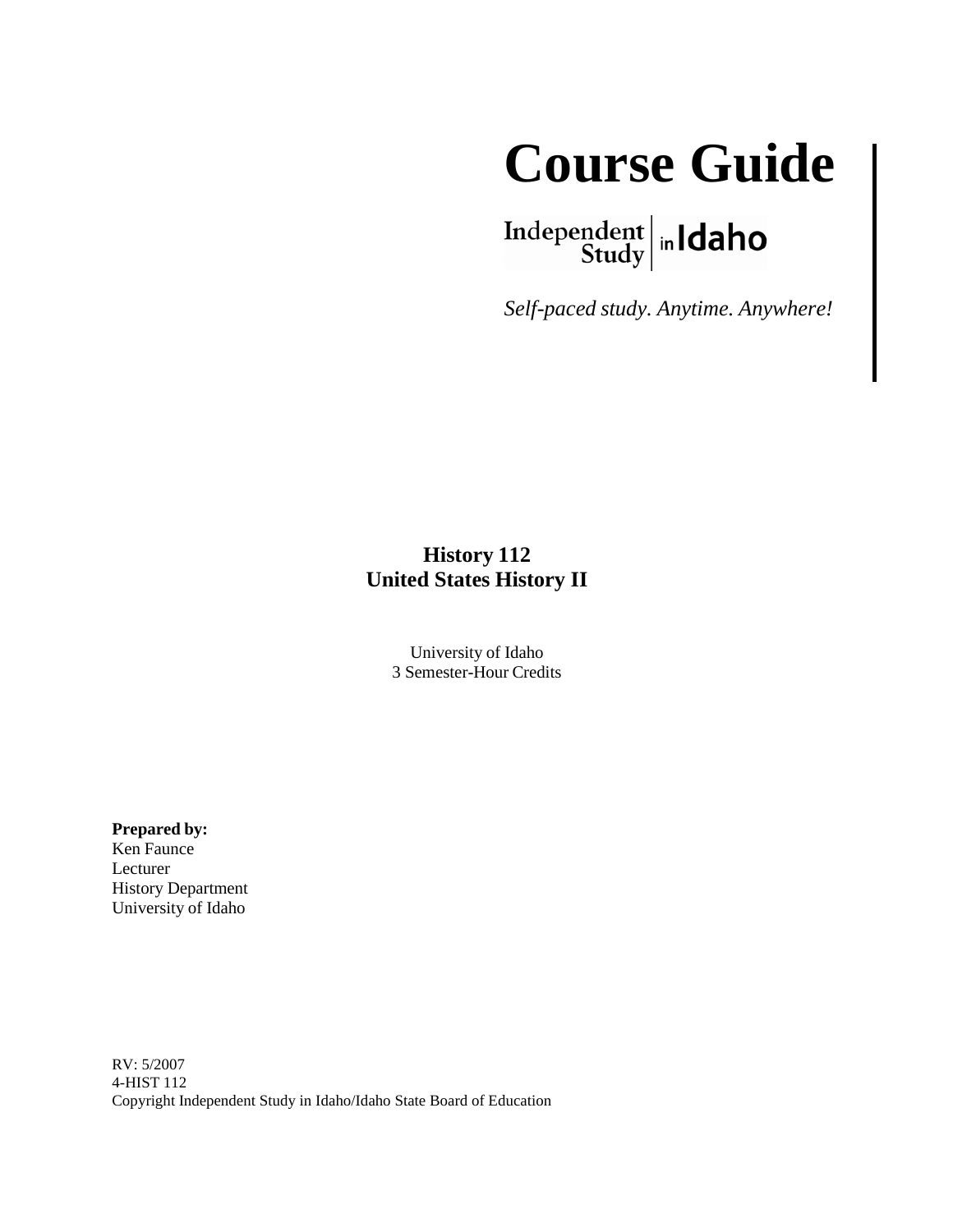#### 4-HIST 112

**Please Note:** The lessons and exam sections listed in this table of contents are not contained in this course guide. All lessons, exam information, and assignments are found on the Canvas page for this course. If you have

# Table of Contents

| <b>Maps</b> |  |
|-------------|--|
|             |  |
|             |  |
|             |  |
|             |  |
|             |  |
|             |  |
|             |  |

\*Maps courtesy of National Geographic Marcopolo Xpeditions, Xpeditions Atlas: Maps made for Printing and Copying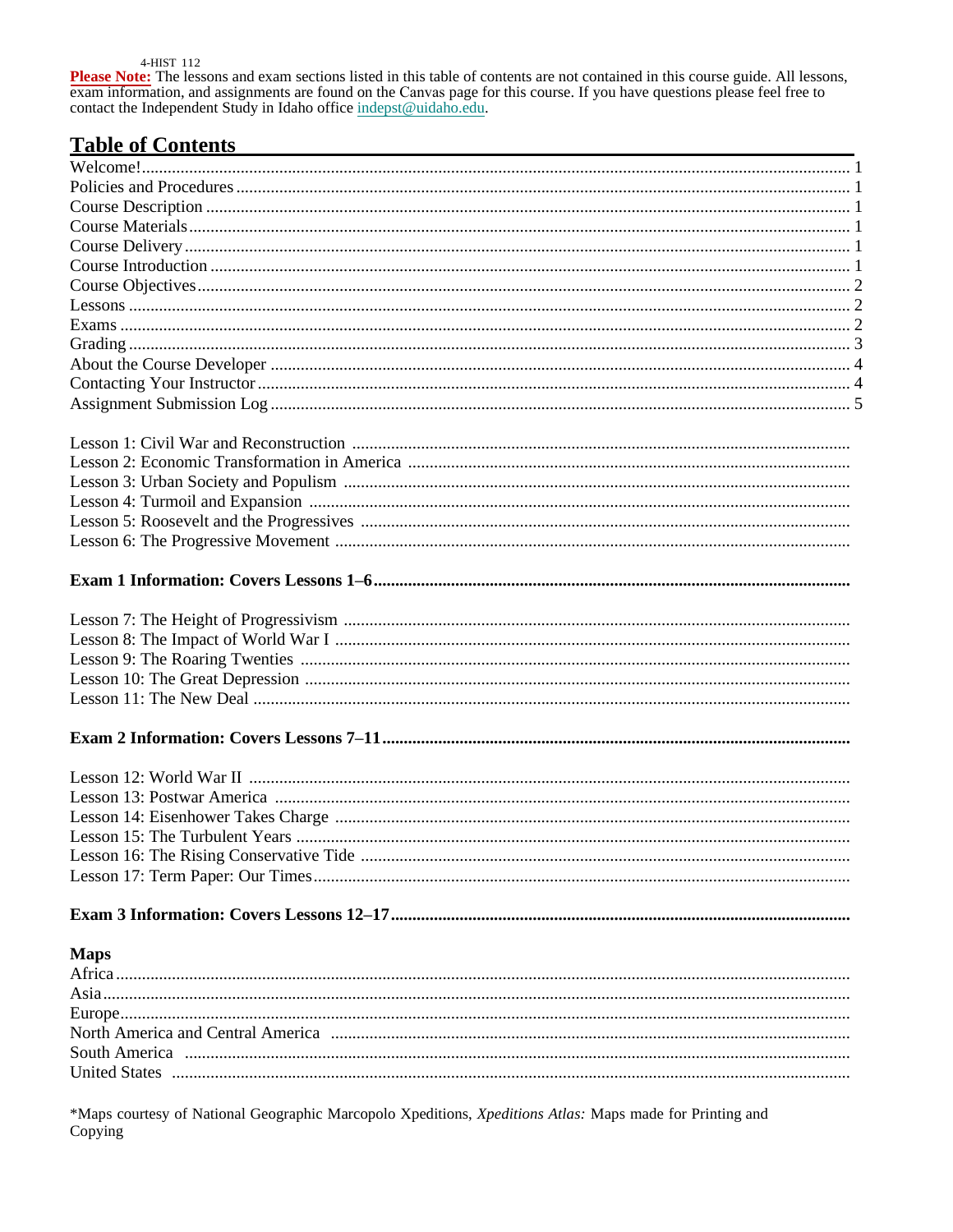#### **Welcome!**

Whether you are a new or returning student, welcome to the Independent Study in Idaho (ISI) program. Below, you will find information pertinent to your course including the course description, course materials, course objectives, as well as information about lessons, exams, and grading.

#### **Policies and Procedures**

Refer to the ISI website at **www.uidaho.edu/isi** and select *Students* for the most current policies and procedures, including information on setting up accounts, student confidentiality, exams, proctors, transcripts, course exchanges, refunds, academic integrity, library resources, and disability support and other services.

#### **Course Description**

Political, diplomatic, economic, social, and cultural history; 1877 to present. U-Idaho students: may be used as core credit in J-3-d, as a social science, and American diversity. Prerequisite: None.

#### *16 graded lessons, 1 graded paper, 3 exams*

Students may submit up to 3 assignments at a time and 6 assignments per week. Before taking exams, students MUST wait for grades and feedback on assignments, which may take up to two. weeks after date of receipt by the instructor.

ALL assignments and exams must be submitted to receive a final grade for the course.

#### **Course Materials**

#### **Required Course Materials**

- Ayers, Edward L., Louis L Gould, David M. Oshinsky, and Jean R. Soderland. *American Passages: A History of the United States,* Brief Edition. Vol. II, *Since 1863.* 2nd ed. Belmont: Wadsworth/Thomson Learning, 2006. ISBN: 0-495-00135-X
- Hyser, Raymond M., and J. Chris Arndt. *Voices of the American Past: Documents in U.S. History.* Vol. II, *Since 1865.* 3rd ed. Belmont: Wadsworth/Thomson Learning, 2005. ISBN: 0-534-643019

#### **Course Delivery**

This course is available online. An electronic course guide is accessible through Canvas at no additional cost. Refer to your *Registration Confirmation Email* for instructions on how to access Canvas.

#### **Course Introduction**

This course will provide an introduction into the complex nature of the modern United States and its diverse population. An understanding of the traditions and cultures of the peoples of the United States will increase tolerance and an appreciation for American diversity.

Rather than memorizing lists of names and dates, students should immerse themselves in the story of the past and, more importantly, to try to understand the people involved in that story. It is helpful to try to imagine what it was like to live in different situations and environments, and then think about how you, the student, might react in the same circumstance. To examine history in the proper context, the student should not make judgments from a twenty-first century perspective.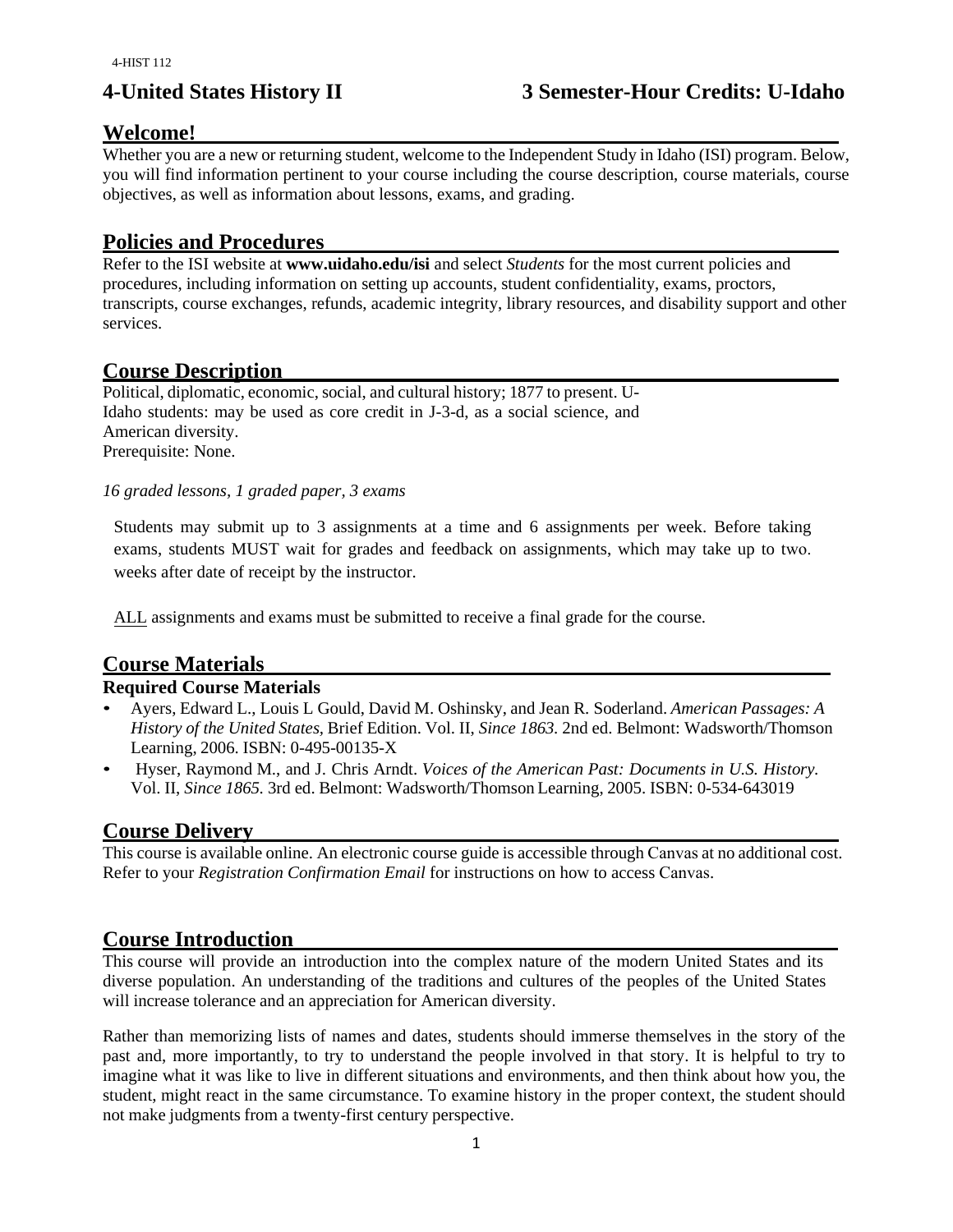#### 4-HIST 112

As you explore the text, maps, and required readings, you will be expected to contemplate and analyze numerous aspects of life in the United States from the Reconstruction Era to modern times. From your analysis, you will reach some conclusions about how the people of the United States reacted to circumstances and lived their lives, as well as how events are interconnected.

While you are investigating the past, pay special attention to the impact of traditions and cultural expectations on the ongoing process of events in the United States. Keep these expectations in mind when studying the story of the past—the interactions with Native Americans, former slaves, reform movements of the progressives, expansionism, the nineteenth- and twentieth-century wars, and with concepts such as feminism, Black power, and fundamentalism. Upon completion of this course, you should have a better understanding as to how the strong traditions of the past impact the current decision-making processes in the United States, as well as how this zeal for tradition and cultural expectations is still creating powerful social and cultural movements.

#### **Course Objectives**

The objectives of this course are to:

- provide students with a better understanding of (a) the social movements, continued traditions, and motivations for international involvement that helped form modern U.S. philosophy and political thought, and (b) as to how these past activities continue to impact daily events in the United States;
- enable students to (a) understand the people who lived during specific historical periods, (b) develop their analytic and contemplative skills, and (c) recognize how events reflected reactions to situations that occurred during the progress of history.

#### **Lessons**

Each lesson includes the following components:

- Lesson objectives
- Reading assignment
- Important terms
- Map exercise
- Lecture
- Written assignment

#### **Study Hints**

- Complete all assigned readings.
- Read each lesson carefully.
- Keep a copy of every lesson submitted.
- When writing essays, be sure you answer all questions presented. Address all aspects of the essay proposal, using information from the texts in your analyses. Include conclusions you have reached based on what you have read. Use specific examples to support your conclusions.
- When presenting identifications, be sure you include the historical significance of the item.
- Set a schedule allowing for completion of the course one month prior to your desired deadline. (An *Assignment Submission Log* is provided for this purpose.)
- Work receiving an "A" will be well written with few or no mistakes, and will answer all portions of each question while providing several specific examples.
- Work receiving a "B" will be well written with a few mistakes and will answer most portions of the questions with some specific examples.
- Work receiving a "C" will have a few mistakes and will answer questions in a general manner with few examples.

#### **Exams**

- Submit all lessons preceding each exam prior to taking that exam.
- You must wait for grades and comments on lessons prior to taking each subsequent exam.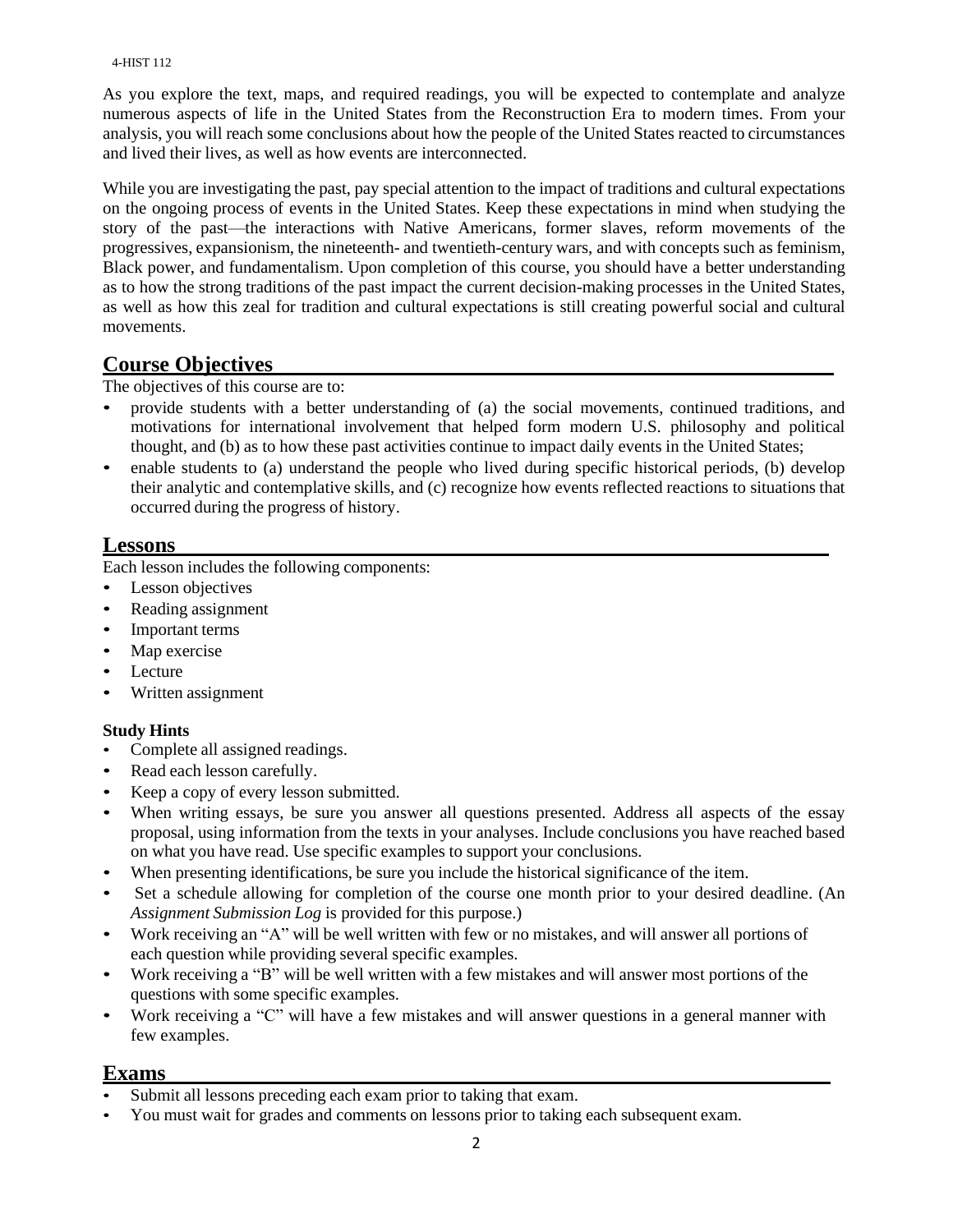4-HIST 112

- For your instructor's exam guidelines, refer to the letter sent in your registration packet and the *Exam Information* sections in this study guide.
- There are three exams for this course. They are not comprehensive.

See *Grading* for specific information on exams, points, and percentages.

#### **Grading**

Grading for this course is based on recognition of some basic factual information and map placement, and on the ability to reach some conclusions concerning the "hows" and "whys" of events, and to support these conclusions with factual information acquired from the texts.

There are a total of 470 points possible for the completion of the course: 170 points for 17 written assignments (10 points each), and 300 points for the three exams (100 points each). The written assignments account for 34 percent of the final grade, and the exams account for 66 percent, as shown in the following chart:

| <b>Assignments/Exams</b>    | <b>Individual Points</b> | <b>Total Points</b> | <b>Individual Percent</b> | <b>Total Percent</b> |
|-----------------------------|--------------------------|---------------------|---------------------------|----------------------|
| Lessons $1-17$              | 10 points each           | 170                 | $2\%$ each                | 34%                  |
| Exams $1, 2$ , and $3$      | $100$ points each        | 300                 | $22%$ each                | 66%                  |
| <b>Total Points/Percent</b> |                          | 470                 |                           | 100%                 |

Each exam has three sections: Identification, Map, and Essays.

- 1. An identification section that contains ten items: Choose only four of the ten to identify and explain the historical significance. This section accounts for 20 percent of the exam grade.
- 2. A map section that contains ten items chosen from the map sections of the lessons: Signify the location of each place on the map that is included in the exam. This section accounts for 10 percent of the exam grade.
- 3. The essay section contains three essay proposals: Choose two of these to address in your exam. The essays are your opportunity to tell me everything you have learned in the section of the text pertaining to the exam. Be sure you address all aspects of the essay proposals you choose. Within each essay, support the statements you make with specific information (people, places, events, etc.). This section accounts for 70 percent of the exam grade (35 percent per essay).

The grading criteria for the **Exam Essay Responses** include:

- 1. Accurately presents the material requested in the questions.
- 2. Completely covers the breadth of issues posed in the questions.
- 3. Refers to and integrates appropriate examples from the textbooks to illustrate statements.
- 4. Reflects on the implications of the issues posed in the questions as they relate to a broad overview of United States history.
- 5. Written in a legible and well-organized style with concepts and illustrative examples clearly articulated.

#### The grading criteria for the **Exam Identifications**include:

- 1. A clear statement explaining the item.
- 2. A statement that illustrates why the item is relevant or significant to the historical process, that is, the impact the item had on future developments.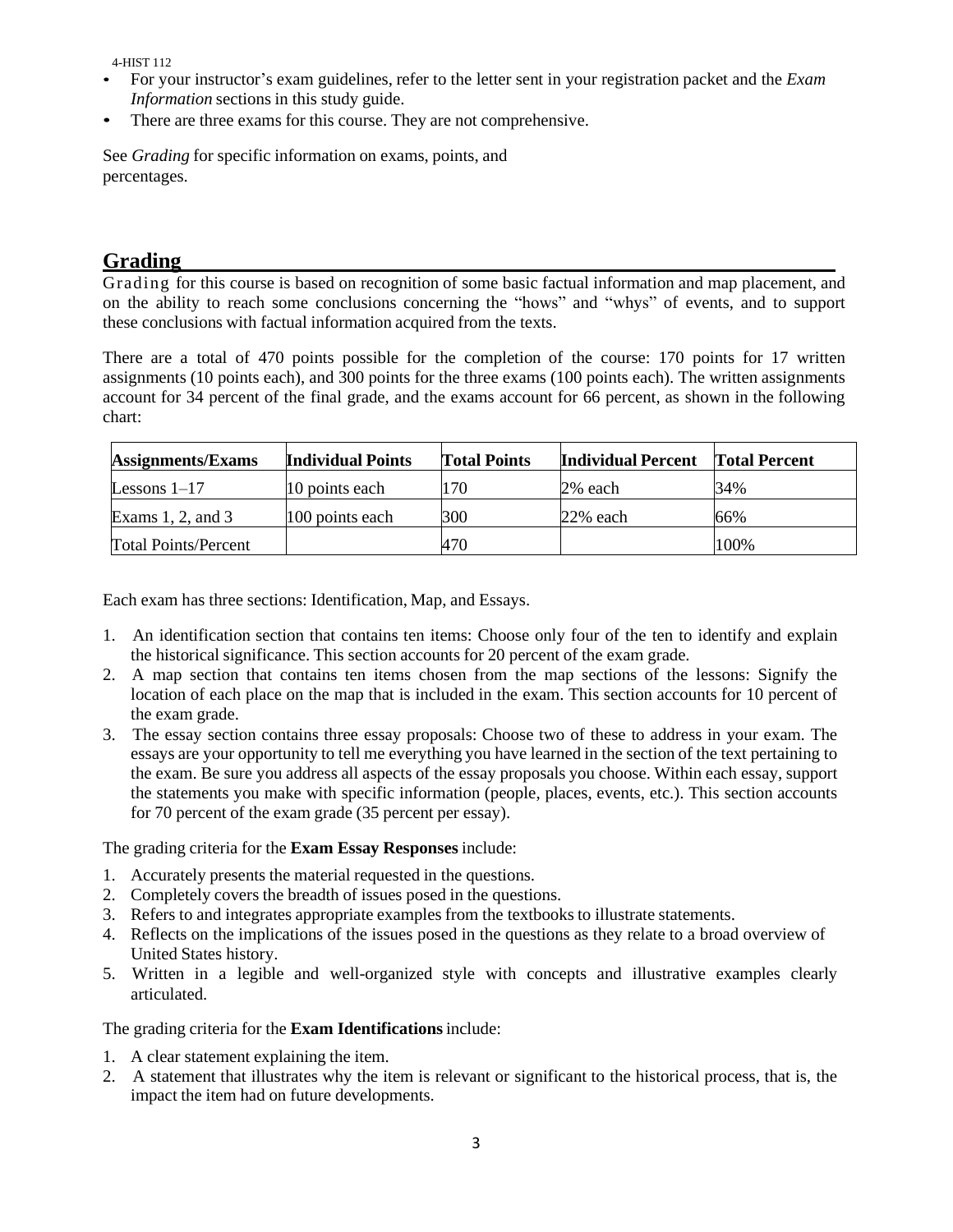| 4-HIST 112<br>Grade Criteria: |   |
|-------------------------------|---|
| $100\% - 90\%$                | A |
| 89%–80%                       | B |
| 79%-70%                       | € |
| 69%-60%                       | Ð |

The final course grade is issued after **all** lessons and exams have been graded.

Acts of academic dishonesty, including cheating or plagiarism are considered a very serious transgression and may result in a grade of F for the course.

#### **About the Course Developer**

Your course developer is Kenneth Faunce, an Adjunct Professor of History and American Studies at the University of Idaho. He received his Ph.D. in history and historical archaeology from the University of Idaho in 2000. He has taught a variety of courses at the University of Idaho and Washington State University in History, American Studies and Anthropology. Before coming to the University of Idaho, he worked for the federal government for several years as an archaeologist and historian.

#### **Contacting Your Instructor**

Instructor contact information is posted in the *Course Rules* document on your Canvas site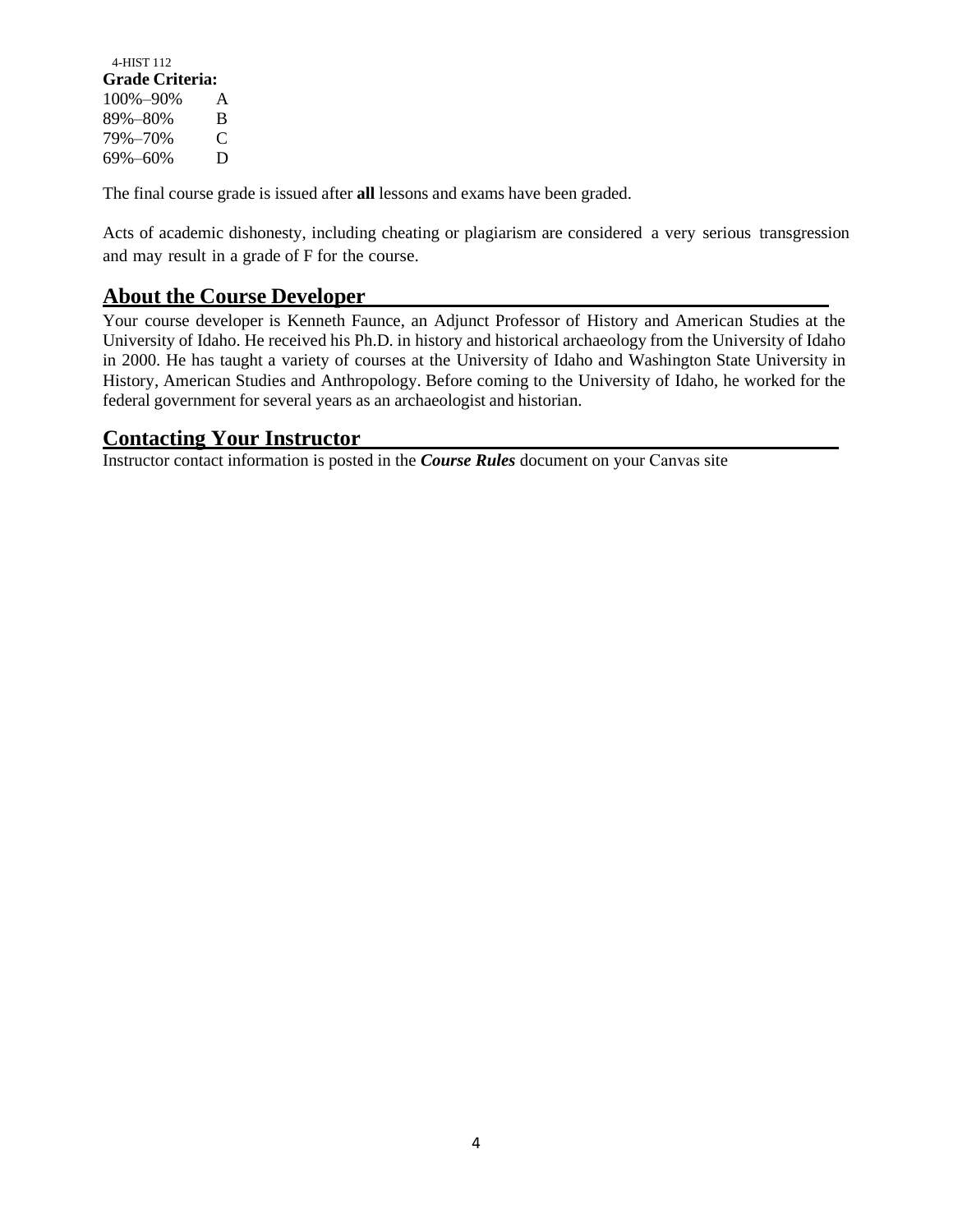| <b>Lessons</b>             | <b>Chapters</b>  | <b>Readings</b>                                           | Written<br><b>Assignments</b>  | <b>Date Submitted</b> |  |
|----------------------------|------------------|-----------------------------------------------------------|--------------------------------|-----------------------|--|
| 1                          | 15, 16<br>16, 17 | American Passages, pages 332-380<br>Voices, pages 267-305 | 2 essays<br>10 identifications |                       |  |
| $\overline{2}$             | 17<br>18         | American Passages, pages 382-410<br>Voices, pages 306-324 | 2 essays<br>10 identifications |                       |  |
| 3                          | 18<br>19         | American Passages, pages 411-433<br>Voices, pages 325-347 | 2 essays<br>10 identifications |                       |  |
| 4                          | 19<br>20         | American Passages, pages 434-458<br>Voices, pages 348-366 | 2 essays<br>10 identifications |                       |  |
| 5                          | 20               | American Passages, pages 460-481                          | 2 essays<br>10 identifications |                       |  |
| 6                          | 21               | Voices, pages 367-385                                     | <b>Essay</b>                   |                       |  |
| It is time to take Exam 1. |                  |                                                           |                                |                       |  |
| 7                          | 21               | American Passages, pages 482-509                          | 2 essays<br>10 identifications |                       |  |
| 8                          | 22<br>22         | American Passages, pages 510-536<br>Voices, pages 386-403 | 2 essays<br>10 identifications |                       |  |
| $\boldsymbol{9}$           | 23<br>23         | American Passages, pages 538-561<br>Voices, pages 404-423 | 2 essays<br>10 identifications |                       |  |
| 10                         | 24               | American Passages, pages 562-583                          | 2 essays<br>10 identifications |                       |  |
| 11                         | 25<br>24         | American Passages, pages 584-611<br>Voices, pages 424-442 | Essay                          |                       |  |

### **Assignment Submission Log**